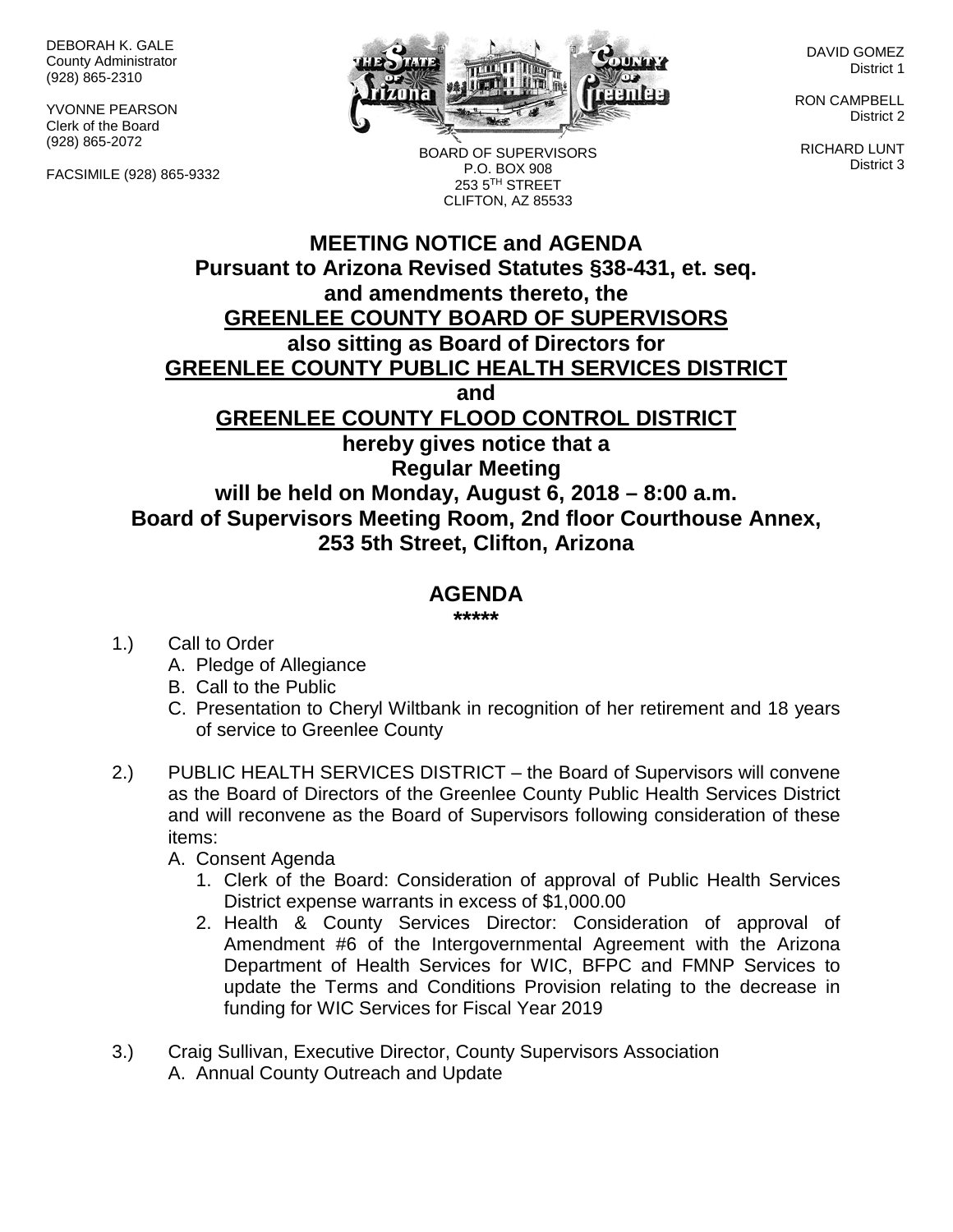- 4.) Greenlee County Fiscal Year 2018/2019 Final Budget
	- A. Presentation of the Fiscal Year 2018/2019 Final Budget
	- B. Public Hearing pursuant to Arizona Revised Statutes §42-17104 Fiscal Year 2018/2019 Budget and Arizona Revised Statutes §48-254 - Truth in Taxation Hearing
	- C. Adoption of Fiscal Year 2018/2019 Final Budget pursuant to Arizona Revised Statutes §42-17105 the Board of Supervisors will convene into Special Meeting to determine and adopt the proposed budget
- 5.) Public Hearing Planning and Zoning request of Norris/Stacy and William B. Stacy to change the zoning district of Assessor Parcel number 300-54-002 et.al. from RU36 to TR18 subject to site plan approval and a record of survey located in York Valley on the west side of 395297 State Route 75 across from the northerly end of Frontage Road
- 6.) Discussion/Action regarding the Planning and Zoning request of Norris/Stacy and William B. Stacy to change the zoning district of Assessor Parcel number 300-54- 002 et.al. from RU36 to TR18 subject to site plan approval and a record of survey located in York Valley on the west side of 395297 State Route 75 across from the northerly end of Frontage Road
- 7.) Tom Powers, Greenlee County Search & Rescue
	- A. Discussion/Action regarding the donation of ATV, UTV and water trailer to Greenlee County for use by the Sheriff's Department
	- B. Discussion/Action regarding a location for the placement of a Search & Rescue Building at the Greenlee County Airport facility
- 8.) Tony Hines, Public Works Manager Facilities/Fleet
	- A. Discussion/Action regarding the purchase of a Caterpillar 2018 140M3 Motor Grader for the Road Department in the amount of \$207,826.95 to be paid with budgeted Road Funds
	- B. Discussion/Action regarding the Governmental Equipment Lease-Purchase Agreement with Caterpillar Financial Services Corporation for the purchase of one (1) new 2018 140M3 Caterpillar Motor Grader in the amount of \$207,826.95 to be paid in 60 monthly payments with budgeted Debt Service funds
- 9.) Philip Ronnerud, County Engineer
	- A. Discussion/Action regarding Change Order #1 to the Scope of Services Agreement with Bowman Consulting to extend the South Annex completion date to August 31, 2018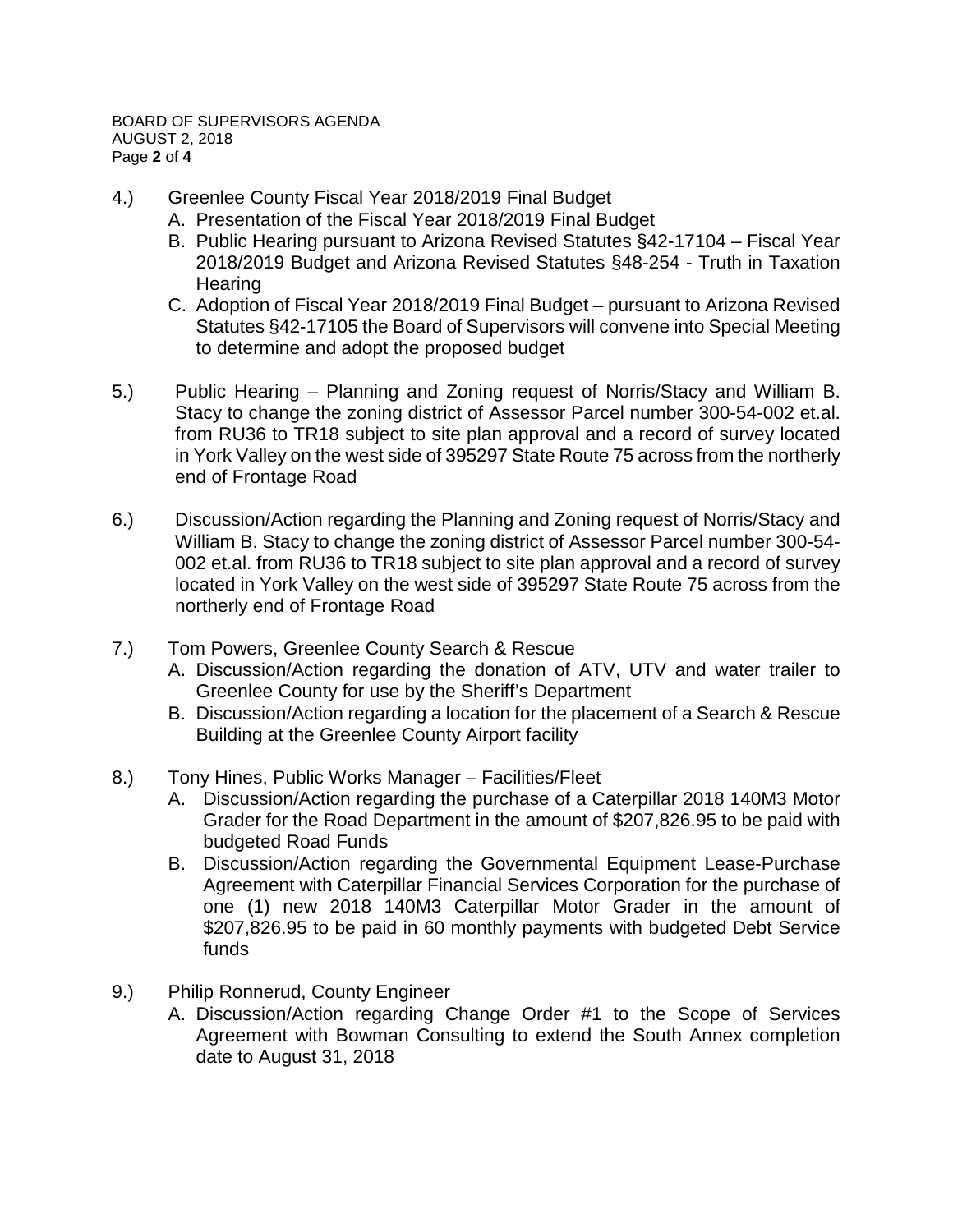- 10.) Discussion/Action regarding participation as a Class Member in the Kane County, Utah versus United States lawsuit regarding full funding of Payment in Lieu of Taxes (PILT)
- 11.) Kay Gale, County Administrator
	- A. County and State budget and legislative issues
	- B. Calendar of Events
- 12.) Consent Agenda
	- A. Clerk of the Board: Consideration of approval of minutes to previous meetings: 06/21/2018; 07/03/2018; 07/19/2018
	- B. Clerk of the Board: Consideration of approval of expense warrants in excess of \$1,000.00 – Voucher 1095; 1096; 1097; 1098; 1101; 1102; 1000; 1001; 1004; 1005; 1006
	- C. Public Works Manager Landfill: Consideration of approval of Employee Transaction Form – M. Bartels, Part-time Landfill Attendant
	- D. County Sheriff: Consideration of approval of Employee Transaction Form C. Romero, Detention Officer; B. Larose, Detention Officer; C. Reyna, Control Room Operator, J. Hernandez, Detention Officer II, A. Armijo, Detention Officer II; J. Monjaras, Detention Officer II; J. Webb, Detention Officer II; C. Mesa, Detention Officer II; D. Villela, Detention Officer II; G. Galvin, Detention Sergeant; A. Miller, Detention Sergeant
	- E. County Administrator: Consideration of approval of Special Event Liquor License application by the Arizona Community Foundation of the Gila Valley for a fund raising event
	- F. County Administrator: Consideration of approval of the Memorandum of Understanding with the Arizona Department of Transportation (ADOT) for appropriation of funding from Greenlee County in the amount of \$8,600.00 to ADOT to defray costs of keeping the Motor Vehicle Customer Service Field Office open in Greenlee County to be paid with budgeted general funds
	- G. IT Manager: Consideration of approval of the upgrade of the audio visual program in the Courthouse Annex Board of Supervisors/Justice of the Peace/Emergency Operations Room from AV Innovations in an amount not to exceed \$50,000.00 to be paid with budgeted general funds
	- H. Emergency Management Coordinator: Consideration of approval of the proposed upgrade of the VHF radio system to a P25-operable system (analog to digital) by Canyon State Wireless in an amount not to exceed \$175,556.99 to be paid with budgeted general funds, tower lease funds, and grant funds
- 13.) Supervisor Reports

Supervisor David Gomez

A. National Association of Counties (NACO) Annual Conference